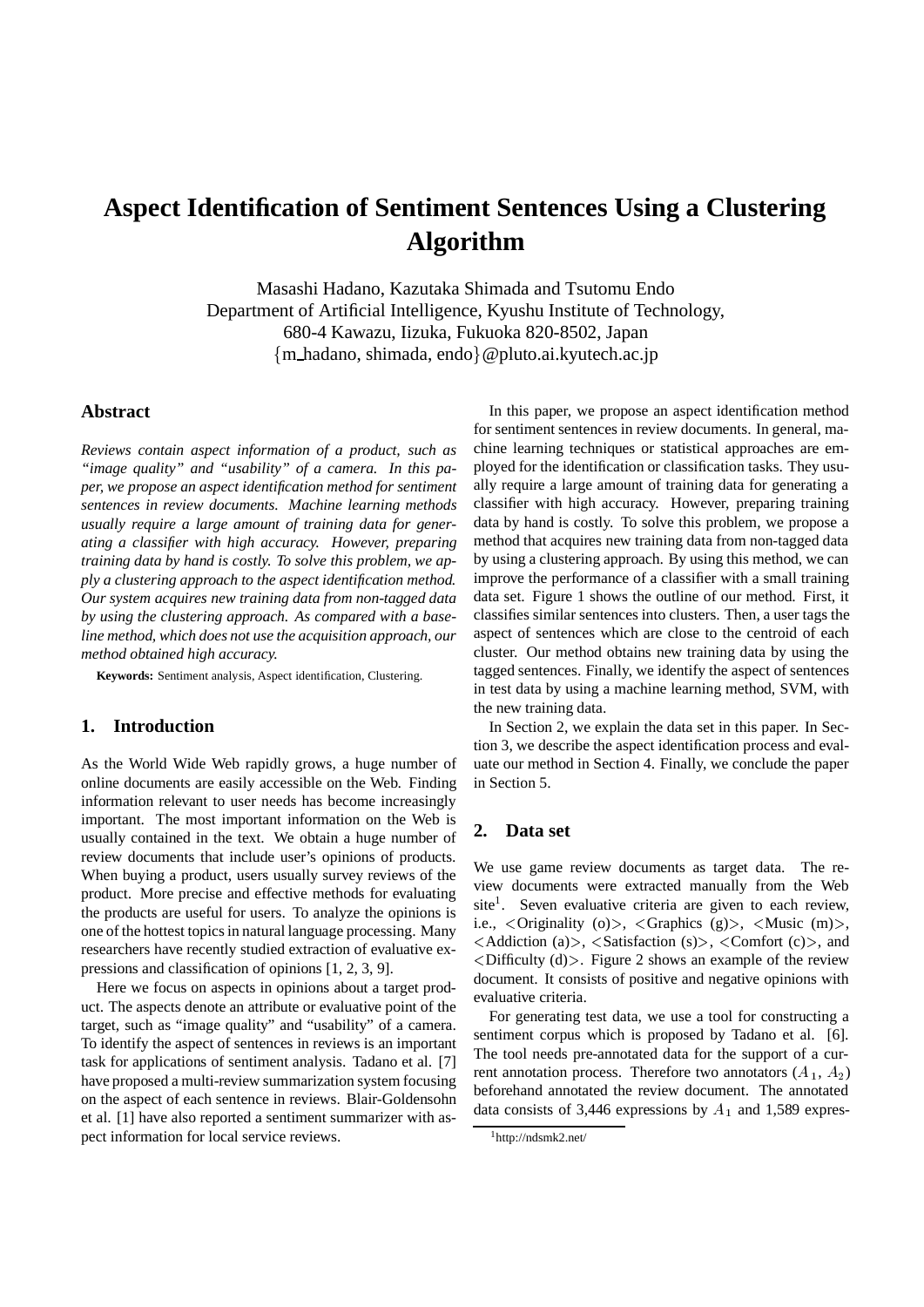

Figure 1: The outline of our method.

sions by  $A_2$ . The rate of which both annotators detected the same expression was 42.7% and the rate of which annotators gave the same tag was 0.456 on  $\kappa$  value. Although the initial agreement is not sufficient, the annotation tool boosts up the agreement of the annotation process. They reported that the agreement and  $\kappa$  value were improved to 85.7% and 0.687 by using the tool in [6].

In this paper, one annotator constructs a data set for evaluation by using the annotation tool. Firstly, the annotator detects an evaluative expression from the document. The annotator selects not only sentences but also short phrases as the evaluative expression. Then, the annotator gives the annotation tags to the detected expression. The annotation tag consists of the polarity and the evaluative criteria. The evaluative criteria tag consists of the seven kinds. Several evaluative criteria tags may be given to the same expression. Figure 3 shows an example of the actual annotation. In this paper, we regard the evaluative criteria as aspects.

The annotated data contains a wide distribution of combinations of aspects; e.g.,  $d$ ,  $s$  in Figure 3. Therefore, several combined aspects consist of a few sentences. In this paper, we handle the combinations that possess 10 sentences or more. As a result, the target data consists of 4607 sentences with 20 aspect combinations from 485 reviews. Figure 4 shows the









distribution of the combination.

#### **3. Proposed method**

In this section, we explain the proposed method. It consists of four processes: (1) Clustering of sentences, (2) Annotation of initial training data, (3) Acquisition of new training data and (4) Classification with machine learning.

#### **3.1. Clustering**

In this paper, we start with an assumption that similar sentences contain the same aspect. Therefore, we organize similar sentences by using a clustering method. For implementation of the clustering, we use  $Bayon<sup>2</sup>$  which is a simple and fast hard-clustering tool<sup>3</sup>. The clustering of Bayon is based

<sup>2</sup>http://code.google.com/p/bayon/

 $3$ In this paper, we used "-1 2.0" and "-idf" options.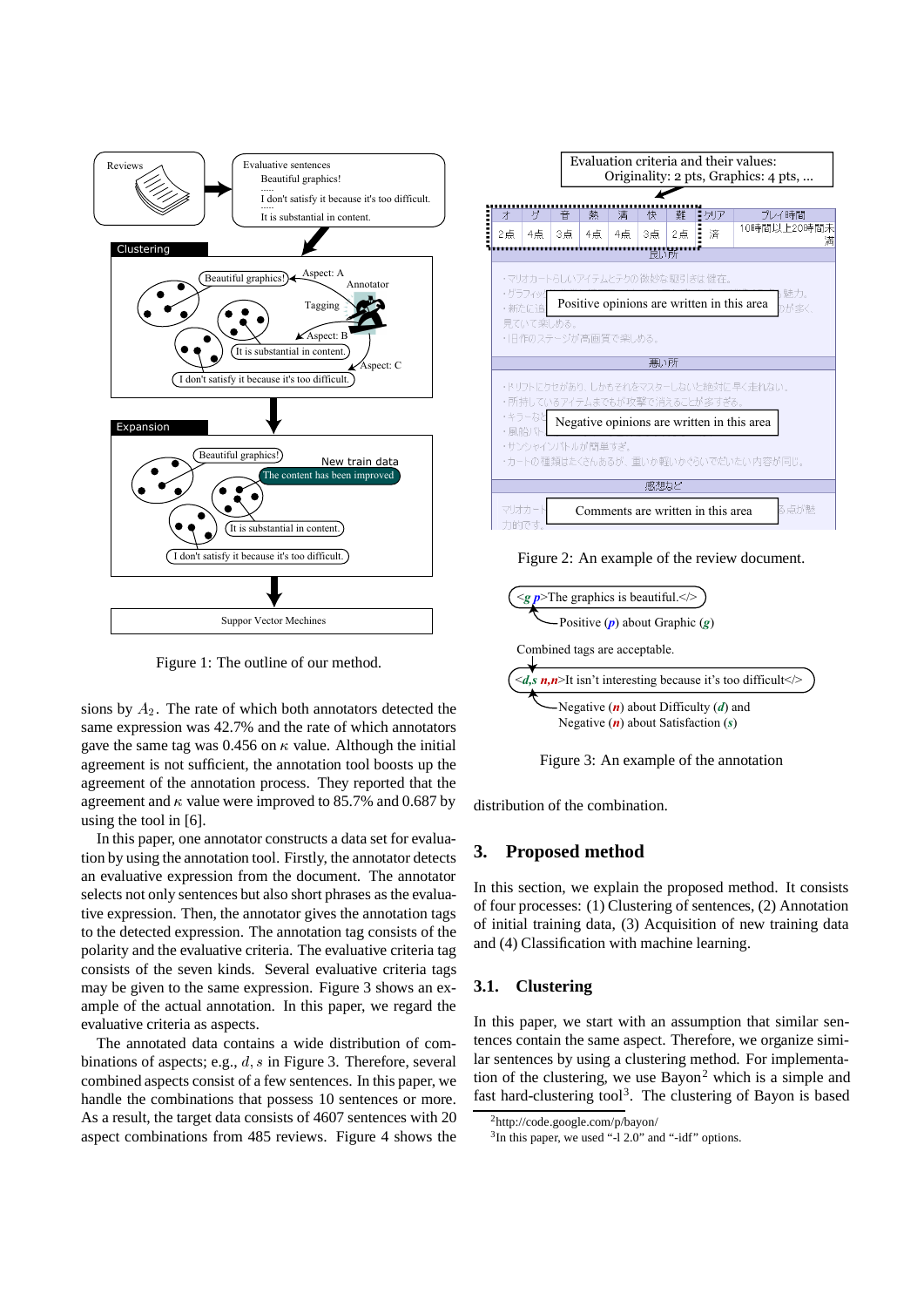

Figure 4: The distribution.



Figure 5: The process of the clustering.

on the repeated bisection algorithm. The process is as follows:

- 1. divide initial data into two clusters.
- 2. detect the cluster which possesses the lowest similarity between the centroid and each element in it.
- 3. select two elements randomly.
- 4. classify all elements in the cluster selected in step 2 into two clusters on the basis of a similarity between the elements selected in step 3 and elements in the cluster.
- 5. swap elements between the clusters if it improves the similarity<sup>4</sup>.
- 6. repeat step 2 5.

Figure 5 show the process of the clustering. The feature vector for the clustering consists of content words in evaluative sentences.



Figure 6: The process of the annotation.

#### **3.2. Annotation**

In this process, an annotator determines the aspect of sentences in clusters generated in the previous section. Each sentence in the clusters contains a similarity value which is calculated by the cosine similarity measure between the vector of the sentence and the vector of the cluster centroid. Our system displays sentences with the maximum similarity in each cluster. Then, an annotator judges one aspect for each sentence. The annotated data is the initial training data. In other words, the number of training data is the number of clusters. Figure 6 shows the annotation process. The annotator identifies the aspect of each representative sentence.

#### **3.3. Acquisition**

In the previous process, namely the annotation process, we obtain the initial training data. It consists of representative sentences with an aspect in each cluster. In other words, the number of annotated sentences is the number of clusters. These annotated aspects contain a high confidence because they are tagged by a human annotator. However, the number of sentences is generally insufficient for generating a classifier with a higher accuracy.

Here there is an assumption that similar sentences contain the same aspect. It denotes that the aspects of sentences belonging to each cluster are equal to the aspects of the representative sentences of each cluster. On the basis of this assumption, we acquire new sentences from each cluster as the new training data. However, the assumption that all sentences belonging to a cluster contain the same aspect is too naive. The clusters often possess sentences with different aspects because the clustering method is imperfect.

In this paper, we focus on the similarity value between a sentence and the centroid in each cluster. In general, sentences with the high similarity value possess high confidence because they are close to a representative sentence. Figure 7 shows the acquisition process. In this case, our system acquires sentences with the high similarity as new training data.

<sup>4</sup>Actually, it is the summation of the COS similarity in the cluster.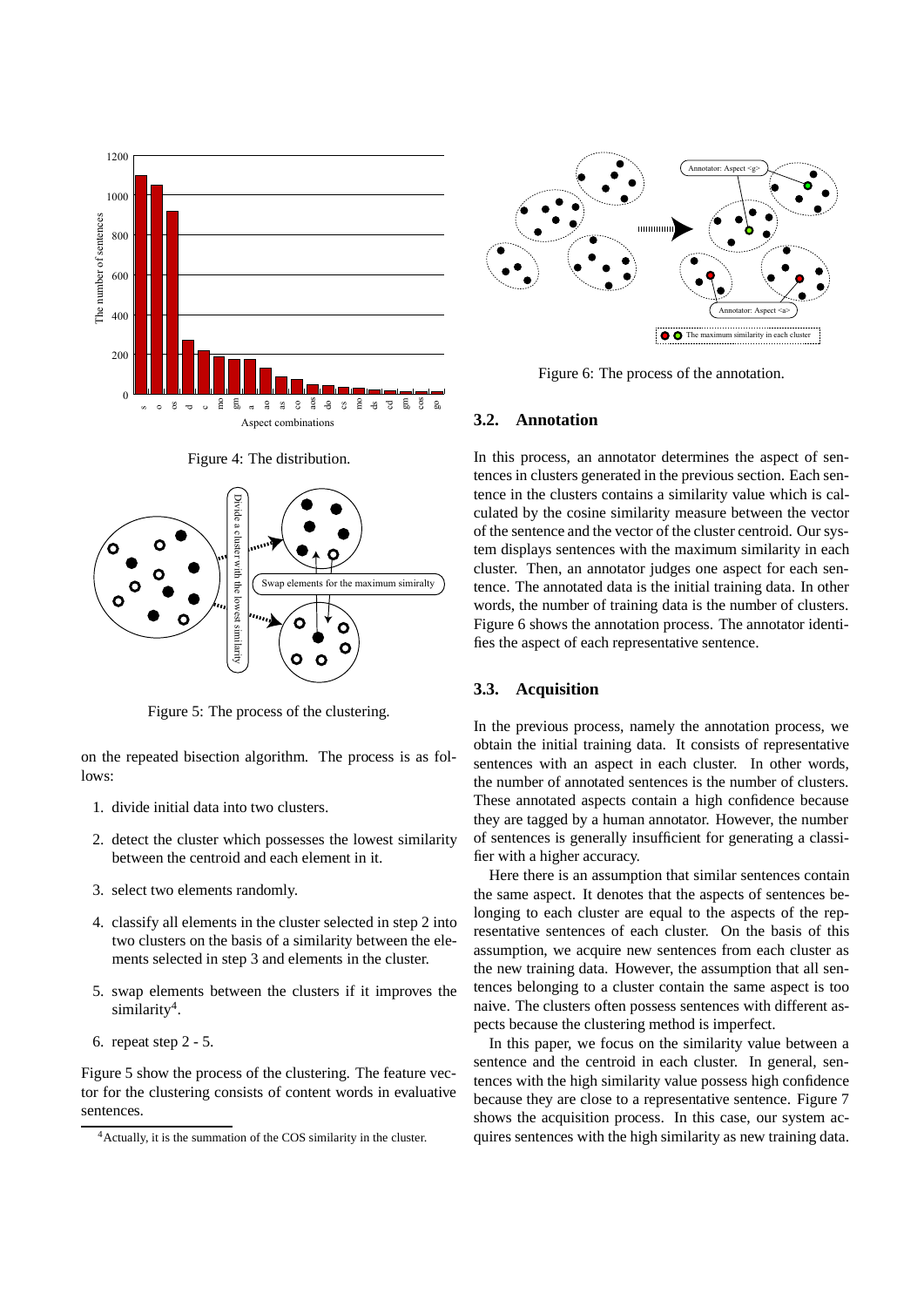

Figure 7: The process of the acquisition.



Figure 8: Support vector machines.

These sentences are effective for generating a classifier. However they might not contribute to dramatically improve the accuracy because they are similar to the representative sentences. It is also important to acquire sentences with different expressions. Therefore, we apply the different similarity range to the acquisition process.

#### **3.4. Classification**

We use Support Vector Machines (SVMs) as the classifiers. SVMs are a machine learning algorithm that was introduced by [10]. They have been applied to tasks such as face recognition and text classification. An SVM is a binary classifier that finds a maximal margin separating hyperplane between two classes. The hyperplane can be written as:

$$
y_i = \vec{w} \cdot \vec{x} + b
$$

where  $\vec{x}$  is an arbitrary data point, i.e., feature vectors,  $\vec{w}$  and  $\begin{bmatrix} \n\mathbf{r} \n\end{bmatrix}$ b are decided by optimization, and  $y_i \in \{+1, -1\}$ . The instances that lie closest to the hyperplane are called support vectors. Figure 8 shows an example of the hyperplane. In the figure, the solid line shows hyperplane  $\vec{w} \cdot \vec{x} + b = 0$ . For  $\frac{\vec{w} \cdot \vec{x}}{\text{obs}}$ implementation of the SVMs, we use  $LIBSVM<sup>5</sup>$ . The feature set for SVMs consists of content words in each sentences, namely BOW features.

Table 1: Experimental result.

| Method          | Range       | Accuracy |
|-----------------|-------------|----------|
| <b>Baseline</b> |             | 67.28    |
| Proposed        | NoExp       | 73.80    |
| Proposed        | $0.7 - 0.9$ | 73.97    |
| Proposed        | $0.5 - 0.7$ | 71.30    |
| Proposed        | $0.3 - 0.5$ | 67.30    |
| AllSVM          |             | 80.93    |
| AIIC4.5         |             | 73.86    |

#### **4. Experiment**

In this section, we evaluated our method with the data set described in Section 2.

# **4.1. Settings**

The dataset consisted of 4607 sentences annotated manually. We evaluated our method with a partial match accuracy although the sentences often contained combined aspects. The accuracy was computed as follows:

$$
Accuracy = \frac{\sum_{asp \in A} R(asp)}{\sum_{asp \in A} N(asp)}
$$

where  $\Lambda$  is the 7 basic single aspects, namely  $\langle$ Originality (o) >, <Graphics (g) >, <Music (m) >, <Addiction (a) >,  $\leq$  Satisfaction (s)>,  $\leq$  Comfort (c)>, and  $\leq$  Difficulty (d)>.  $N(asp)$  is the number of aspects which are partially contained in the output from our method.  $R(as p)$  is the number of correct aspects in  $N(asp)$ .

We evaluated the data set with 10-folds cross-validation. The average number of clusters was 219 in the crossvalidation. For the acquisition process, we compared three types of similarity ranges. In addition, we compared our method with machine learning methods, SVMs and C4.5 [4], using fully annotated data.

### **4.2. Results**

Table 1 shows the experimental result. The baseline denotes an approach that was based on random sampling of initial training data. In the baseline method, an annotator identified the aspect of approximately 200 sentences, which depended on the number of clusters in each validation, extracted randomly from the data set. In other words, it did not use any clustering approaches for the annotation process. The values in "Range" denote the range of the similarity for the acquisition process. "NoExp" was the approach without the acquisition process. In other words, the number of sentences as training data was the number of clusters. "AllSVM" and

<sup>5</sup>http://www.csie.ntu.edu.tw/˜cjlin/libsvm/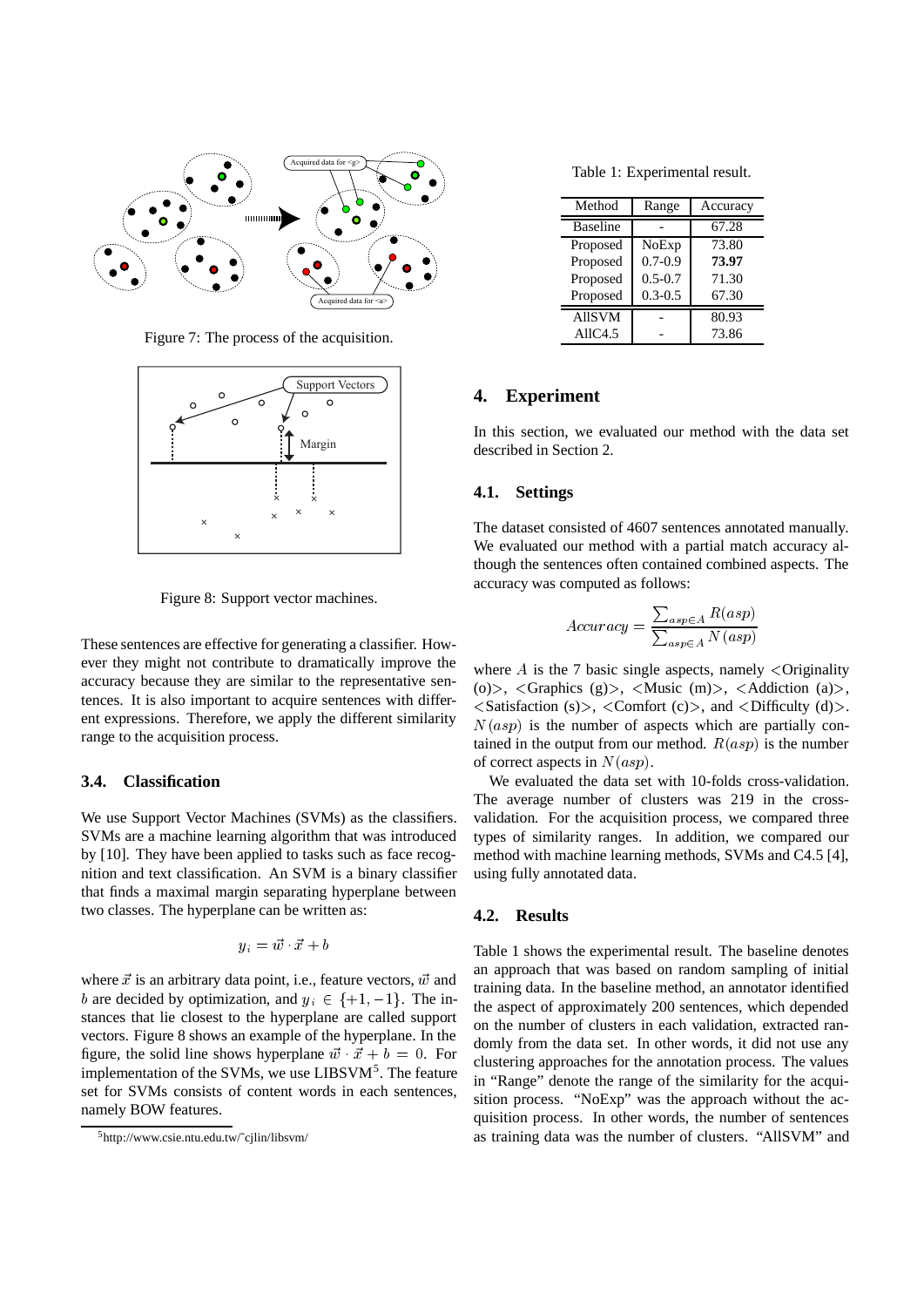"AllC4.5" were approaches using fully annotated data. They used approximately 4000 sentences for the learning in each validation step. On the other hand, the average number of training data was 219 sentences for the baseline and the proposed method with "NoExp". In the acquisition process, we obtained approximately 250, 930 and 2200 sentences in the range "0.7-0.9", "0.5-0.7" and "0.3-0.5" respectively as the new training data.

The proposed method outperformed the baseline method. The baseline was based on random sampling for the annotation. The distribution of aspects in our data set was not identically-distributed (See Figure 4). Therefore, it generated a biased training data. As a result, it led to decrease of the accuracy.

The proposed method with "0.7-0.9" produced the best performance. The acquisition processes using sentences which were not close to the centroid, namely "0.5-0.7" and "0.3- 0.5" were not effective. Moreover, there is small difference between the proposed methods with "0.7-0.9" and "NoExp". Although sentences in the range "0.7-0.9" were often coincident with the aspect of a representative sentence, the contribution to the accuracy was slight. The reason was that acquisition process just obtained sentences similar to each representative sentence on surface expressions because the clustering process was based on BOW features. It did not lead to improvement of coverage for the training data. To achieve a higher accuracy, we need to discuss the method for the acquisition process that handles semantic information of words.

Although the training data consisted of approximately 200 initial training data by the clustering and annotation processes and 250 sentences extracted in the acquisition process, the accuracy ranked with C4.5 with approximately 4000 sentences as the training data. This result shows the effectiveness of our method with the acquisition process. On the other hand, the accuracy of "AllSVM" was 80.93. It denotes that the accuracy might be improved to 80.93% if our method obtained more appropriate sentences in the acquisition process. The acquisition process is the most important process in our method.

The annotated data contained a wide distribution of aspects. In this situation, aspects consisting of a large quantity of training data, namely aspect "S" and "O", often generate an undeserved contribution to the whole accuracy. Therefore we computed the standard deviation of the accuracy rates from each aspect. The value was approximately 4%. This result shows that our method can treat minority aspects correctly.

In the annotation process (Section 3.2.), the annotator judged one aspect for each sentence. However, sentences occasionally contained a combined aspect (See Figure 4). Therefore, we should essentially allow the annotation of a combined aspect in this process. On the other hand, we acquired new data by using directly the annotated data in the acquisition process. We think that inheriting the combined aspect to sentences in each cluster is not always appropriate. To solve this problem of combined aspects in the annotation and acquisition is one important future work.

In this experiment, we evaluated our method with a partial match accuracy because we did not deal with the problem of combined aspects in the proposed method. The evaluation with the complete matching accuracy is an important and challenging task and one future work for our method<sup>6</sup>.

# **5. Conclusion**

In this paper, we proposed an aspect identification method for sentiment sentences in review documents. To solve this problem of the number of training data, we applied non-tagged data and a clustering approach. Our method classified similar sentences into clusters first. Then, a user tagged the aspect of sentences which are close to the centroid of each cluster. Our method acquired new training data by using the tagged sentences. Finally, we identified the aspect of sentences in test data by using a machine learning method, SVM, with the new training data. The method with the clustering approach outperformed the method without the clustering approach (73.97 vs. 67.28).

The method with approximately 450 sentences as training data was equal to C4.5 with approximately 4000 sentences. This result shows the effectiveness of our method with the clustering and acquisition processes. In addition, our method holds the possibility that it improves the accuracy to approximately 80% because the accuracy of SVMs with full annotated data was 80.93%. To achieve a higher accuracy, we need to discuss the acquisition process.

Our method is in the category of the active learning, which is an algorithm based on interaction with a user [5]. We need to discuss other approaches for the interaction process, that is the annotation and acquisition processes. Titov and McDonald [8] have proposed a joint model of text and aspect ratings for sentiment summaries. Their method was based on the Multi-Grain Latent Dirichlet Allocation model (MG-LDA) and identified the relation between text and aspect without training data. We need to consider unsupervised learning for our task.

## **Acknowledgment**

This work was supported by Kayamori Foundation of Informational Science Advancement.

<sup>&</sup>lt;sup>6</sup>The complete accuracy of AllSVM was 62.9%. The low accuracy denotes that identifying combined aspects is a tough issue.